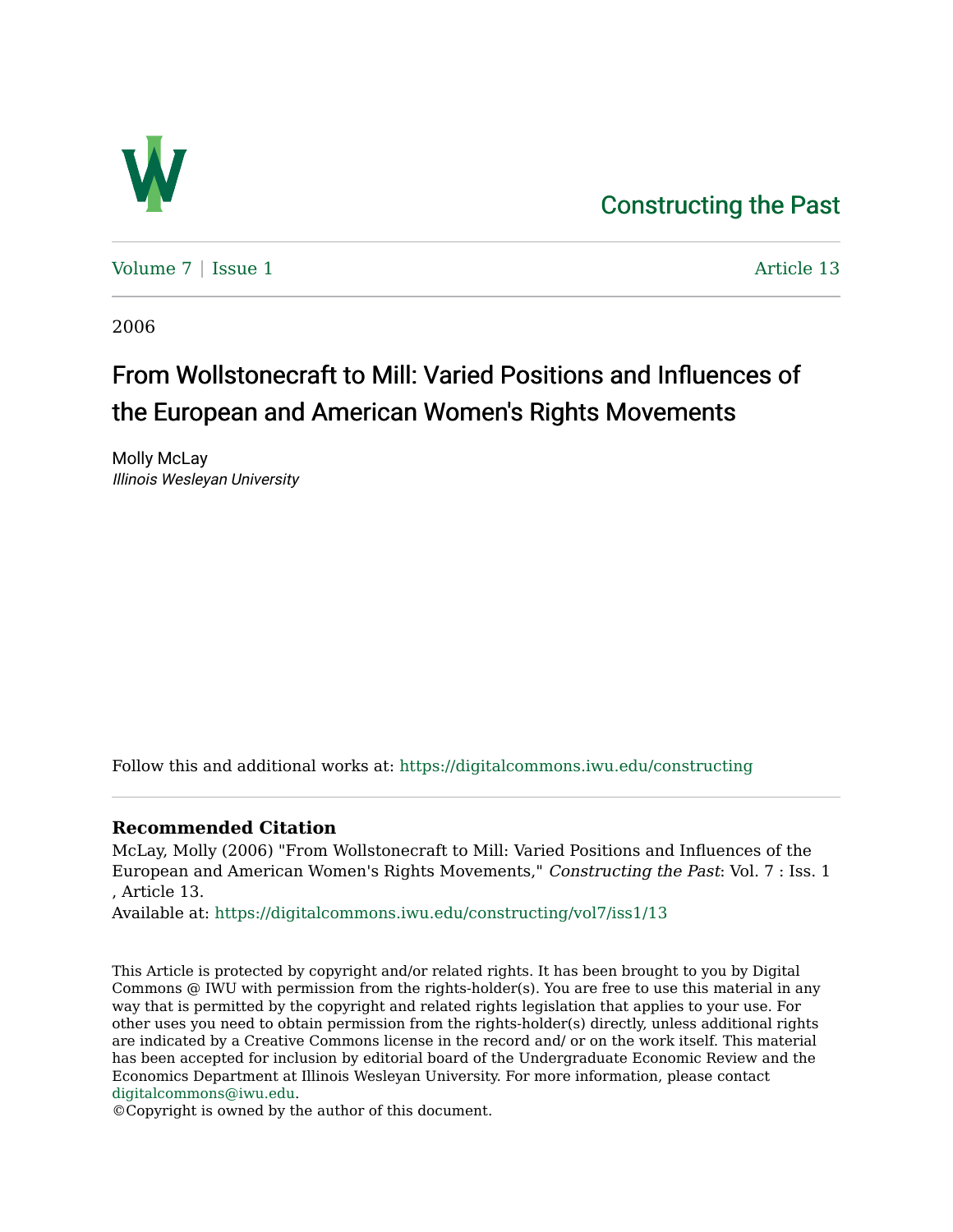# From Wollstonecraft to Mill: Varied Positions and Influences of the European and American Women's Rights Movements

## Abstract

This article discusses the women's rights movements that started in Europe and later moved to the USA. It focuses on the variety of different positions and beliefs held by women's rights advocates.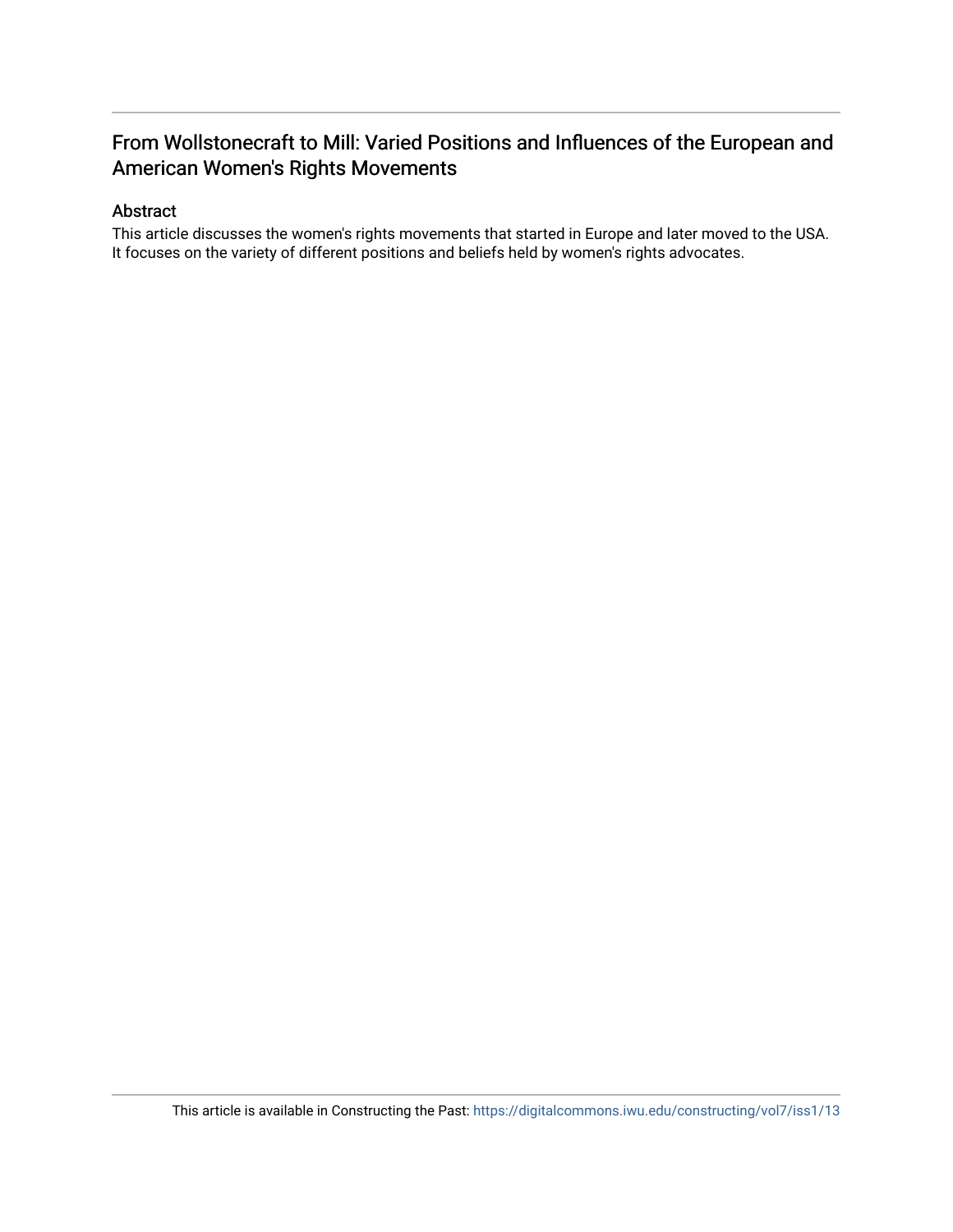## .From Wollstonecraft to Mill: Varied Positions and Influences of the European and American Women's Rights Movements *Molly McLay*

The emergence of feminism in the Atlantic world did not spring solely from the democratic ideas of the new, liberated nation that was the United States of America. Women's involvement in the American Revolution and their rising involvement in the abolitionist movement did indeed give rise to a demand for their own rights and the equality of all women under the law and in the home. However, revolutions had been brewing for quite some time in Europe, and the first ideas and social movements by women and about women's rights occurred over half a century before the 1848 Seneca Falls Convention. The American women's rights movement followed in the wake of the feminist ideas of many European thinkers who emerged from a vast variety of social and ideological contexts. Not a monolithic movement advancing one goal, European feminist thought rather represented an amalgamation of many feminist perspectives. These early  $19<sup>th</sup>$  century British and European feminist thinkers, ranging from abolitionist and moral reformer to utopian socialist and political radical-from Mary Wollstonecraft to John Stuart Mill, respectively—advocated for women's rights from many positions and sought domestic, social, and political reform.

Any discussion of the early push for women's rights must include a discussion of Wollstonecraft, whose landmark 1792 book *A Vindication of the Rights of Woman* was one of the first widely-read arguments for women's equality. Wollstonecraft grew up in the home of an abusive, alcoholic father and later lived in the home of a wealthy widow before founding a girls' school in London in 1784, during the radical ideas raised by the ongoing French Revolution.<sup>628</sup> It was perhaps a combination of her dysfunctional home and her career as a teacher that led her to the intellectual community which began to foster her proto-feminist writings. *A Vindication of the Rights ofWoman* argued that each woman should be able to attain a proper education to make herself respectable and let that decide the level of independence she wants and needs. An avid reader of the time's male philosophers and thinkers, Wollstonecraft turned Rousseau's antifeminist arguments around into reasons why women should be educated and given the possibility of achieving equality:

> if fear in girls, instead of being cherished, perhaps created, were treated in the . same manner as cowardice in boys, we should quickly see women with more dignified aspects. It is true, they could not then with equal propriety be termed the sweet flowers that smile in the walk of man; but they would be more respectable members of society and discharge the important duties of life by the light of their own reason. "Educate women like men," says Rousseau, "and the more they resemble our sex the less power will they have over us." This is the very point I aim at. I do not wish them to have power over men; but over themselves.<sup>629</sup>

<sup>628</sup> Nancy Hewitt, Jaclyn Abruzzese, *et al.,* "From Wollstonecraft to Mill: What British and European Ideas and Social Movements Influenced the Emergence of Feminism in the Atlantic World, 1792-1869?" (Rutgers University: Spring 2002), 28 March 2005 <http://www.alexanderstreet6.com/wasm/wasmrestricted/DP44/intro.htm>. 3.

<sup>629</sup> Mary Wollstonecraft, excerpt from *A Vindication ofthe Rights ofWoman with Strictures on Political and Moral Subjects* (London: Joseph Johnson, 1.792). Reprinted in Carol H. Poston, ed., *Mary Wollstonecrajt, A Vindication of the Rights ofWoman: An Authoritative Text, Backgrounds, The Wollstonecrajt Debate. Cl'iticism* (New York: W. W. Norton, 1988), pp.21-22, 25-28, 57-58-62,147-48,191-94. 3.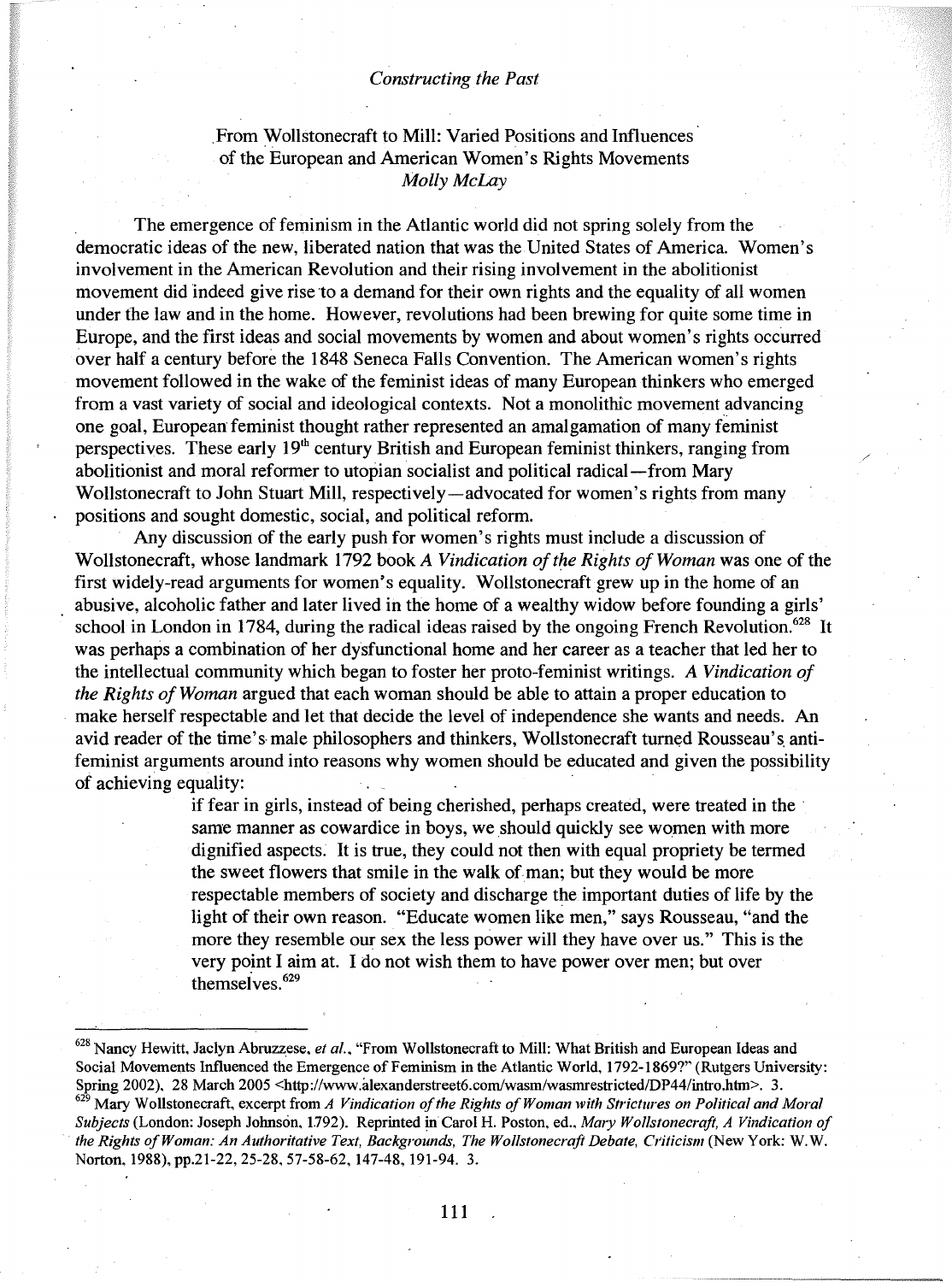According to Wollstonecraft, until women are allowed more equality, they will remain in "ignorance[,] rendered foolish [and] vicious."<sup>630</sup> She drew upon ideologies of domesticity and of women as maternal figures to argue that, if allowed to use their minds freely, women would become more loving and affectionate daughters, wives, and mothers.<sup>631</sup>

Like the Republican Mothers in America, Wollstonecraft's vision gave women more access to education, which could in turn make them better fit to rear children. Such arguments for women's education, as well as for other advances such as political, property, and voting rights, became common after Wollstonecraft's work was printed. Though she died young after giving birth to her daughter Mary, who would go on to become famous with her novel *Frankenstein,632* Wollstonecraft influenced European and American feminists alike with her women's rights arguments so firmly grounded both in democratic thought and moral concerns.

Wollstonecraft's belief that women could become better moral figures if educated made its way into the minds of many other thinkers who argued for women's rights as domestic and even social reformers. Though she lived a revolutionary, liberated existence, Wollstonecraft wrote from a slightly more conservative perspective, and that conservatism translated into arguments for equality based on women's special domestic qualities. Even more radical thinkers like Jeanne Deroin believed that "it is as Christians and mothers that women must demand the rank that belongs to them in the church, the state, and the family.... this sacred function as mother. ..imposes on woman the duty of watching ove the future of her children and confers on her the right to intervene in all the activities not only of civil life but of political life as well."<sup>633</sup>. These arguments led to reforms within the home and in marriage.

Some thinkers believed that women were not all that fundamentally different from men. Women should be allowed to make both their minds and bodies stronger instead of relying on the old adage that they were the weaker sex. One such thinker was Frances Wright, an Englishwoman who toured the United States in the 1820s and gave speeches on ideas like that of . Wollstonecraft. She was particularly excited by American women's growing ability to attain higher education, and her speeches paved the way for other women like Angelina and Sarah Grimke to speak publicly about abolition and other moral issues.<sup>634</sup> Wright said that the source of women's supposed weakness was men's power. She wrote that men are "collectively soothed by the dependence of women; it pleases them better to find in their companion a fragile vine, clinging to their firm trunk for support, than a vigorous tree with whose branches they may mingle theirs.<sup>"635</sup> Instead of accepting this weaker state, women should work to strengthen themselves, for "to invigorate the body is to invigorate the mind, and Heaven knows that the weaker sex have much cause to be rendered strong in both.<sup> $0.636$ </sup> Pleased by the seemingly

<sup>634</sup> Frances Wright. excerpt from "Letter XXIII: Condition of Women." (March 1820) in *Views ofSociety and Manners in America* (London: Longman, 1821); reprinted in *Views ofSociety and Manners in America* (Cambridge, Mass.: Harvard UP, 1963), pp. 217-22. 1.

<sup>635</sup> Ibid. 4.

 $636$  Ibid. 3.

 $630$  Ibid., 4.

<sup>631</sup> Ibid.

<sup>632</sup> Hewitt. "Wollstonecraft." 4. .

<sup>633</sup> Jeanne Deroin. "Mission de la Femme dans Ie Present et dans I'Avenir" (Woman's Mission in the Present and Future). *L 'Opinion des Femmes.* 28 January, 10 March. 10 April 1849. Translated by Karen M. Offen. Reprinted in Susan Groag Bell and Karen M. Offen. eds.• *Women, the Family, and Freedom: The Debate in Documents, Volume 1,1750-1880* (Palo Alto. CA: Stanford UP. 1983). pp. 261-63. 2.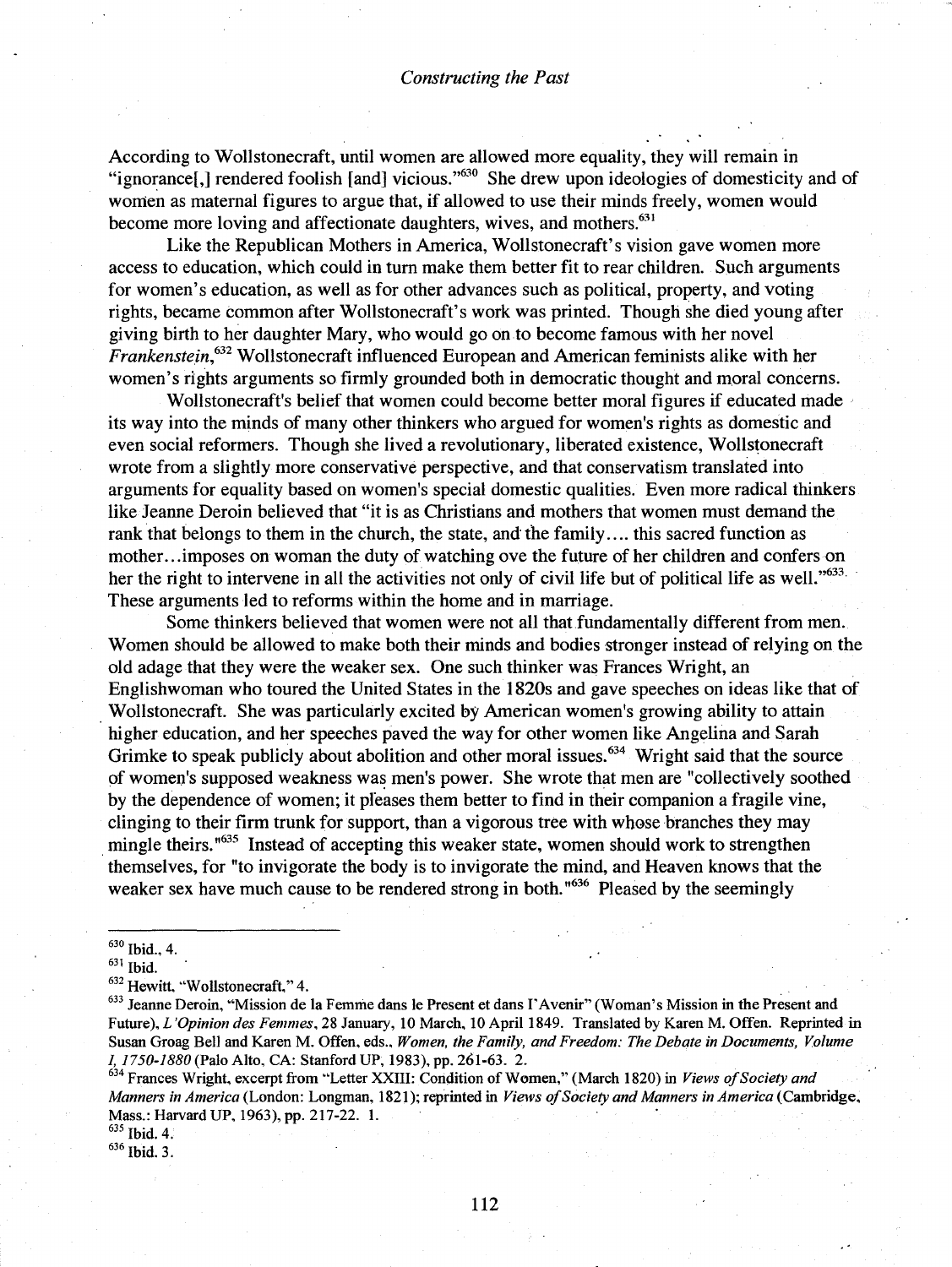invigorated minds of American women, Wright continued to speak to the new nation, and her ideas became widely accepted and extended.

Other European thinkers echoed Wright's emphasis on strengthening women's ideological weaknesses. William Thompson and Anna Wheeler wrote in an 1825 pamphlet, "What quality, worth the possession, and capable if being applied to useful purposes for your own independence and happiness, do you possess, of which ignorant man is not jealous? ... Of strength of mind in you the ignorant amongst men, that is to say, the bulk of men, are still more jealous than of strength of body.<sup>" $637$ </sup> They argued that to achieve equality in rights and happiness, men must lose this jealousy and women must be respected. Their love must "be earned, be merited, not, as now, bought or commanded."<sup>638</sup> Likewise, radical Saint-Simonian women argued for the equality of women in matrimony, going so far as to even refuse marriage if one cannot find a partner who will treat her fairly. In the French women's newspaper La *Femme Libre,* an article attributed to Jeanne Deroin, one of the leaders in the French women's movement, stated: "Let us refuse as husbands any man who is not sufficiently generous to consent to share his power; we want no more of this formula, Woman, submit to your husband!... We demand equality in marriage. We prefer celibacy to slavery!"<sup>639</sup> Other women like Catherine Barmby took this belief further. She argued not only for domestic equality— "emancipation of the hand of woman from mere household drudgery" and "from the tyranny of her husband"—but also for political and ecclesiastical equality. Barmby's works demonstrated that women's internal goodness makes her most fit for social reform and cited women like Harriet Martineau as wonderfully fit reformers in the abolitionist movement.<sup>640</sup> These European feminist thinkers, so adamant on attaining domestic equality for women, inspired other thinkers to advance women into the realm of social reform, and inspired some women out of the home and into a social and sometimes even political arena.

Social reform became a major reason for the push for women's rights, first in Europe and then in the United States. For some thinkers, women had a special knowledge and care for the downtrodden because of their maternal qualities, and these qualities should be taken to the public sphere. For example, women like French journalist Flora Tristan saw the dangers of prostitution and believed that equality could not only free them to help the prostitutes, but could also free the. prostitutes themselves from being dependent upon men for sex and income. "What morality can the woman have who is not her own master," she asked, "who has nothing of her own, and who,

<sup>637</sup> William Thompson and Anna Wheeler, excerpt from *Appeal ofOne Halfthe Human Race, Women, Against* Pretensions of the Other Half, Men, To Retain Them in Political and Thence in Civil and Domestic Slavery; In Reply *to a Paragraph ofMr. Mill's Celebrate "Article On Government"* (London: Richard Taylor, 1825). Reprinted in Marie Mulvey Roberts and Tamae Mizuta, eds., *The Reformers: Socialist Feminism* (London: Routledge and Thoemmes Press, 1995), pp. 187-92, 196-202. 2. <sup>638</sup> Ibid. 5.

<sup>&</sup>lt;sup>639</sup> "Jeanne Victoire," (attrib. to Jeanne Deroin) "Appel aux Femmes" (Appeal to Women), *La Femme Libre (The Free Woman),* 1 (1832): 1-3. English translation by Anna Wheeler originally published in Robert Owen's *The Crisis,* 15 June 1833. Reprinted in Susan Groag Bell and Karen M. Offen, eds., *Women, the Family, and Freedom: The Debate in Documents, Volume I, 1750-1880* (Palo Alto, CA: Stanford UP, 1983), pp. 146-47. 1.

<sup>&</sup>lt;sup>640</sup> Catherine Barmby, "The Demand for the Emancipation of Woman, Politicall and Socially," in *New Tracts for the Times, or, Warmth, Light, and Food for the Masses 1:3 (1843), pp. 1-6. Reprinted in Marie Mulvey Roberts and* Tamae Mizuta, eds., *The Reformers: Socialist Feminism* (London: Routledge and Thoemmes Press, 1995). Pl'. 1-6. 3.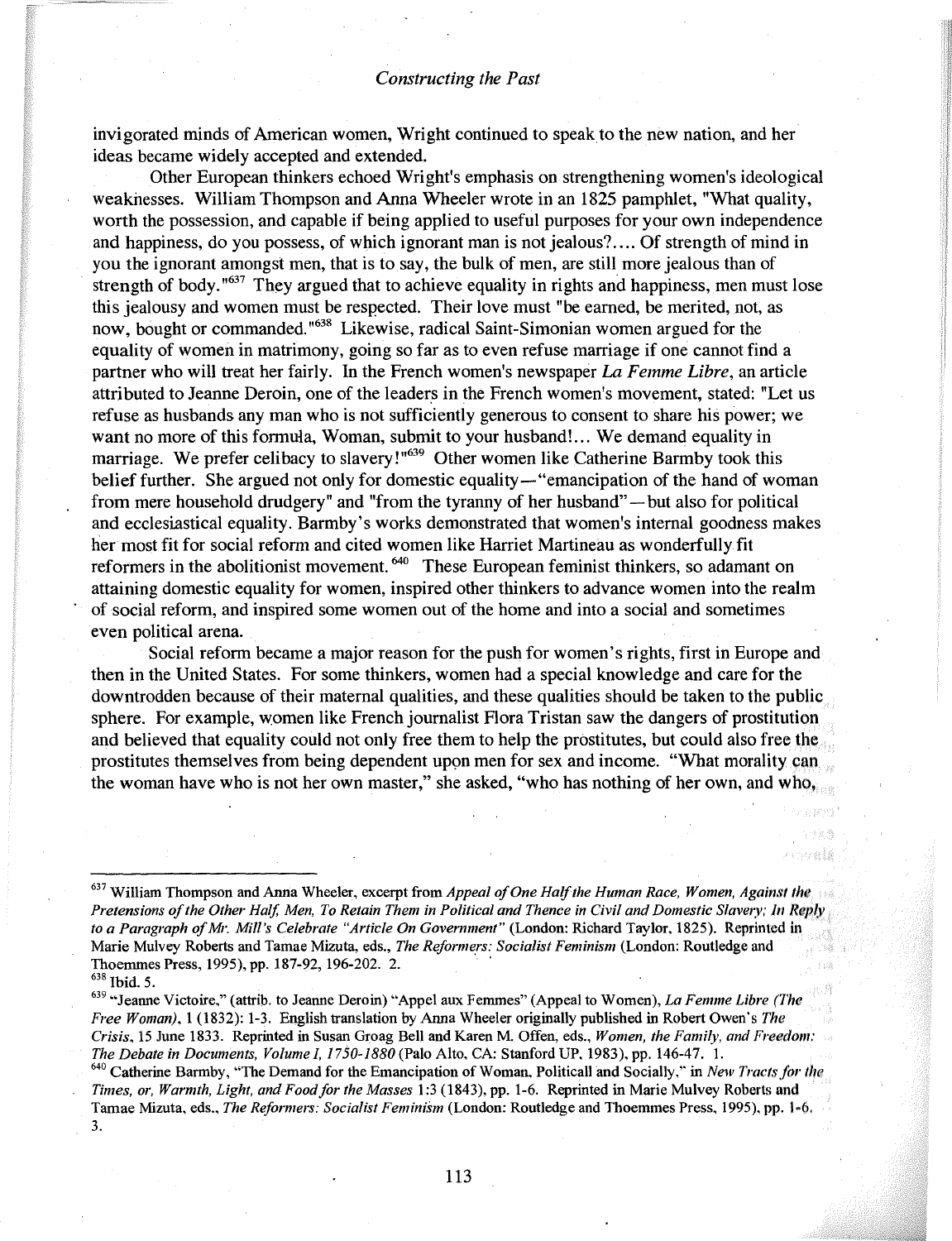all her life, has been trained to avoid the arbitrary by ruse and constraint by enticement?"<sup>641</sup> It was not enough for women to remain in the home; their motherly qualities could be taken further and could help those in need, if only they were given the opportunity. In Tristan's words, "destiny has created us To [sic] preserve the household and virtuous women." $642$  The formation of women's societies helped aid the social reform agendas of women, but they were sometimes met with staunch opposition. Even after France had achieved universal suffrage, its legislature passed a decree outlawing the presence of women and children at the meetings of public associations.<sup>643</sup> Women like Anna Knight condemned those in support of the decree, writing a scathing letter to an adamant minister and proclaiming that "what we lack is a little more cautious sensibility and, especially, that sympathy for all, which are the preeminent qualities of woman."<sup>644</sup> Such beliefs preceded the outburst of women's clubs in the United States and gave them a social agenda- the sympathy that is so embedded in women's nature could be used to help reform major social afflictions.

One particular social reform movement in which women played a major role was the abolitionist movement. Women like Frances Wright and even Mary Wollstonecraft, traveling to America and speaking about their ideas to public forums, encouraged women to start speaking out about certain social concerns. The Grimke sisters and Paulina Wright Davis, the latter of whom attended the American Equal Rights Association meeting in 1869, were some of the women whom Wright and Wollstonecraft inspired.<sup>645</sup> However, as cited by Catherine Barmby, British and European women were precursors to the American abolitionist movement. After all, slavery had been abolished for quite some time in England. Harriet Martineau wrote about comparisons between the English and Ariterican abolitionist movements in *The Martyr* Age *of the United States;* She called for women's activism in the movement and praised those English and American women who were already active, like the Grimke sisters and Maria Weston.<sup>646</sup> She noted that "it is a totally different thing to be an abolitionist on a soil actually trodden by slaves, and in a far-off country, where opinion is already on the side of emancipation, or ready to be converted; where only a fraction of society, instead of the whole, has to be convicted of guilt...<sup>"647</sup> For this she gives credit to not only American abolitionists, but to American women abolitionists. It is especially hard to be a woman and an active abolitionist in a country where women's rights have not been achieved. Of this she wrote, "We sometimes, but not often, hear it said, 'It [women speaking about abolitionism] is such an odd, unladylike thing to do!' We concede that the human soul, in the full exercises of its most god-like power of self-denial and exertion for the good of others, is emphatically, a very unladylike thing."<sup>648</sup> To speak out against slavery may include debunking what is usually thought to be woman's place.

<sup>&</sup>lt;sup>641</sup> Flora Tristan, chapter on "Prostitutes," in *Promenades in London* (London: W. Jeffs, 1840), pp. 109-29, 132-33, 144-48. Reprinted in Doris Belk and Paul Harold Belk. eds; and trans., *Flora Tristan, Utopian Feminist: Her Travel Diaries and Personal Crusade* (Bloomington: Indiana UP, 1993), pp. 67-73. 2. <sup>642</sup> Ibid., 3.

<sup>643</sup> Anne Knight, "Au Pasteur Coquerel" (To Pastor Coquerel), (Paris, 1848). Translated by Karen M. Offen. Reprinted in Susan Groag Bell and Karen M. bffen, eds., *Women, the Family, and Freedom: The Debate in Documents, Volume* 1, *1750-1880* (Palo Alto, CA: Stanford University Press, 1983), pp. 250-51. 1. <sup>644</sup> Ibid., 2.

<sup>645</sup> Hewitt, "Wollstonecraft," II.

<sup>&</sup>lt;sup>646</sup> Harriet Martineau, excerpts from *The Martyr Age of the United States* (Boston: Weeks, Jordan, 1839). Reprinted in Deborah Anna Logan, ed., *Writings on Slavery and the American Civil War* (DeKalb, LL: Northern Illinois University Press, 2002), pp. 44-80. 2.

 $647$  Ibid. <sup>648</sup> Ibid., 3..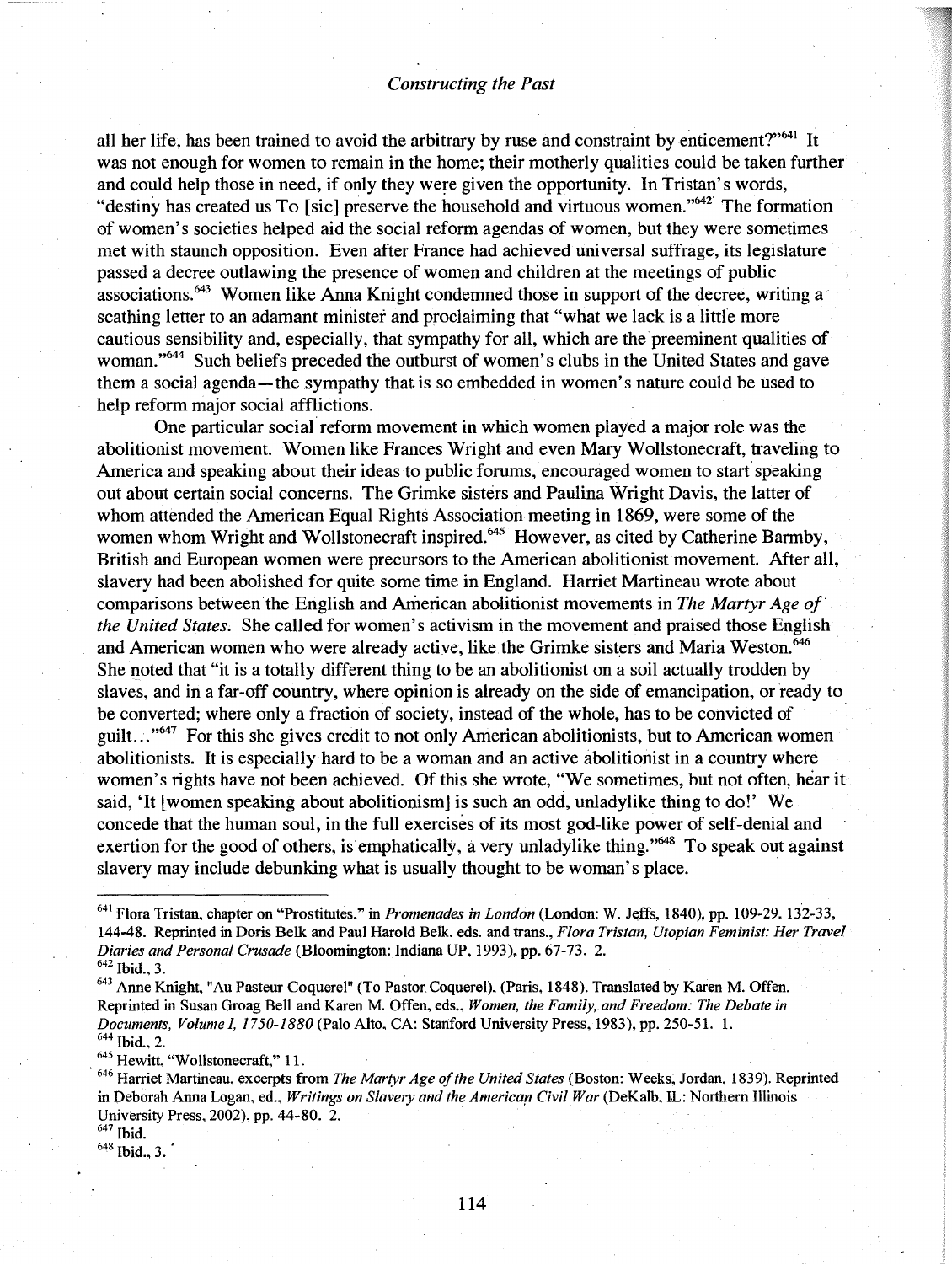Although women speaking out about aboiitionism may have been a novelty in some places, according to Martineau, "the main constituents in the relation of teacher and taught are ignorance on one side and knowledge on the other. They had been too long accustomed to hear the Bible quoted in defence of slavery, to be astonished that its authority should be claimed for the subjugation of women the moment she should act for the enslaved."649 Martineau guessed that it was only a matter of time before women would be accepted and even remembered as an important part in the abolitionist cause.<sup>650</sup> Coming from a French standpoint, Jeanne Deroin wrote, "...the abolition of privileges of race, birth, caste, and fortune cannot be complete and radical unless the privilege of sex is totally abolished. It is the source of all the others, the last head of the hydra... By their duty and their devotion, women must constantly demand the right of citizenship."<sup>651</sup> Women's rights became necessary to grant women access to activism in the abolitionist movement, and for many women, the enslavement of Mrican-Americans as workers . became equivalent to the enslavement of their own kind as wives, mothers, and daughters.

For some, women's rights could solve social woes, but for others, women's rights could be more than just agents of social justice: the movement could free women of enslavement in all capacities. However, even these types of more radical women's activists sought changes from vastly different perspectives and positions. Among the most radical of these positions was that of the social experimentalist. Some thinkers used women's rights as a means of advancing their agenda of forming a utopian society, or used their plans of developing a utopian society as a means of advancing women's rights. Charles Fourier, a staunch French critic of industrial society, saw how women were being degraded and sought a way to remedy that injustice. He noted that, according to industrial civilization, women were non-productives, domestic parasites who did nothing to contribute to the economic good.<sup>652</sup> Instead, women were property themselves. He asked, "Is not a young woman a mere piece of merchandise displayed for sale to the highest bidder as exculsive [sic] property?"653 Infuriated with such truths, he made the claim that so many other women's rights activists were making for different social causes: "Social progress and historic changes occur by virtue of the progress of women toward liberty, and decadence of the social order occurs as the result of a decrease in the liberty of women."<sup>654</sup>

To remedy such societal ailments, Fourier and others like him created utopian societies $-$ "phalanxes," as Fourier called them. They divided work, land, and income amongst in members to establish intercommunity connection and hopefully a good "economy [which] can spring only from large combinations."655 Communities like these became common not only in Europe but

<sup>650</sup> Ibid.

<sup>651</sup> Deroin, "Mission," 3.

<sup>653</sup> Charles Fourier, "Degradation ofWomen in Civilization," *Theorie des Quatre Mouvements et des Destinees Generales, (The Theory ofthe Four Movements and ofthe General Destinies),* 3ded. (originally published in 1808, this ed. 1841-1848). Republished in *Oeuvres Completes,* I (Paris, 1966), pp. 131-33, 145-50. Reprinted in Susan Groag Bell and Karen M. Offen, eds., Karen M. Offen, trans., *Women, the Family, and Freedom: The Debate in Documents, Volume One, 1750-1880* (Palo Alto, CA: Stanford University Press, 1983), pp. 40-41. 1.  $654$  Ibid., 2.

<sup>655</sup> Charles Fourier, "The Phalanstery," compiled from *Theorie des Quah'e Mouvements* (1808), *Le Nouveau Monde 1ndustriel et Societaire* (1829), *The01'ie de rUnite Universelle* (2nd ed., 1838), *La Fausse 1ndustrie* (1835-36) and the *Manuscrits de Fourier* (1851), reprinted in *Selectionsfrom the Works ofFourier,* edited by Charles Gide and

115

<sup>649</sup> Ibid., 6.

<sup>652</sup> Charles Fourier, "Ofthe yices ofCivilization," *The01'ie de rUnite Universelle,* (1822), reprinted in *Selections from the Works ofFourier,* edited by Charles Gide and translated by Julia Franklin (London: Sonnenschein, 1901, reprinted New York: Gordon Press, 1972), pp. 89-90. 1.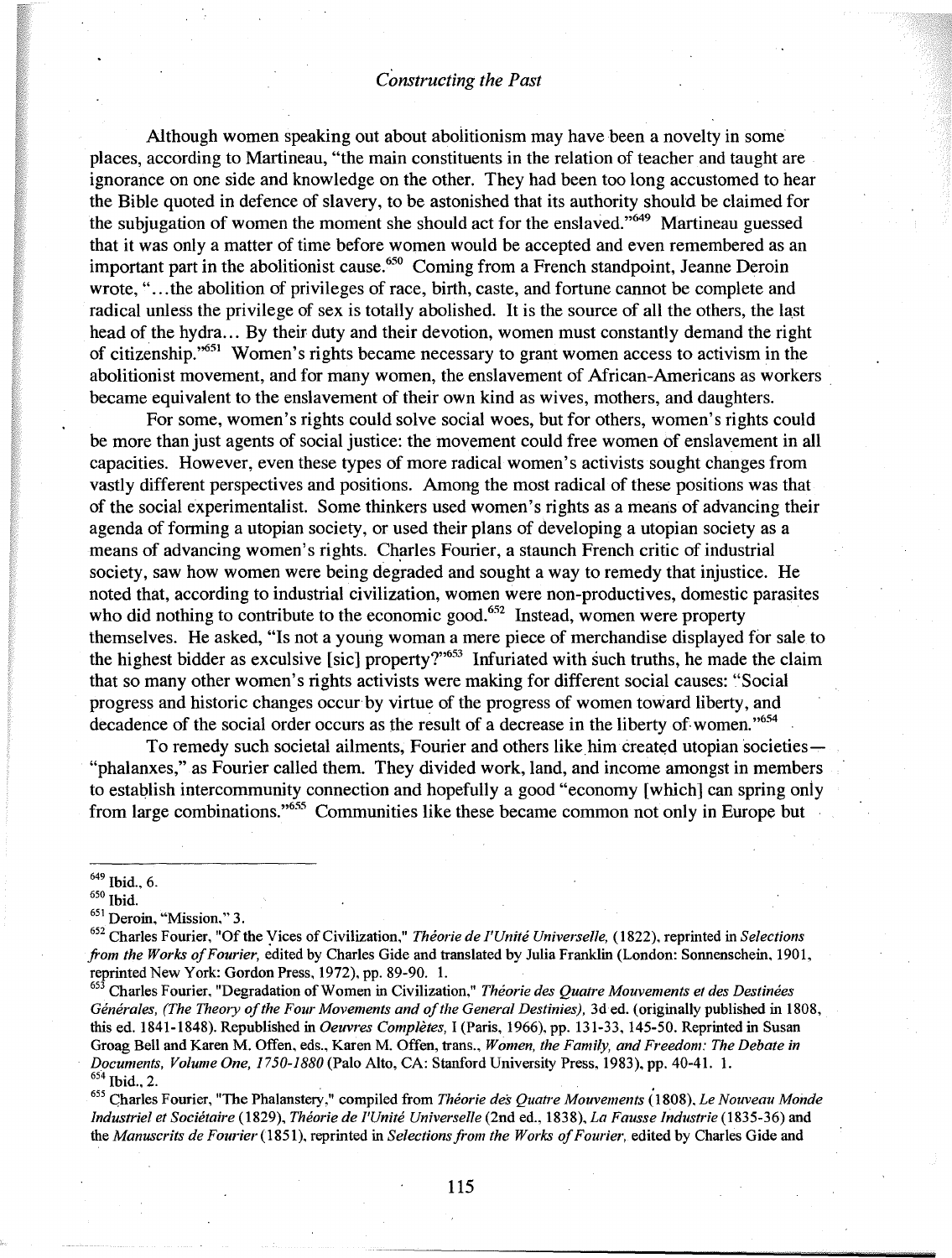also in the United States, and Europeans like Fredrika Bremer observed their development with great pleasure, imagining a new state in which "the female consciousness of life becames [sic]...most beneficial in the councils of the community."<sup>656</sup> Bremer accurately predicted that "these small socialist communities [would] not sustain themselves longer than they are sustained by the noble spirits who infuse into them their energetic life of love," but she also saw that they, "during a short successful period, exhibit that which social humanity may become when all shall be influenced by a noble and beneficient spirit."<sup>657</sup> These almost utopian communities, though short-lived, were glimmers of hope evidencing what might happen if women's rights could be gained.

While some feminist thinkers wanted to form sharing communities in which women's qualities could be instrumental and enjoyed, others wanted women to exist in the traditional public sphere, especially in such promising democracies as the United States. Many European women began to examine themselves as polirical and legal beings, and they were disappointed in the inequalities they found there. Barbara leigh-Smith (then Bodichon), part of London's Langham Place Circle, researched a number of laws aimed at unmarried and married women. Single women had the same property rights as men, but married women were their husbands' properties. If a single woman had only daughters, she could divide her estate among them equally at her death, but if she had at least one son, the son would receive her land and the daughters would only be given personal property.<sup>658</sup> Even after women's work in the abolitionist movement, men still did not give their cry for equality merit. After a known orator met with her to discuss the topic of women's rights, she wrote in her diary:

> [Wendell Phillips] told me that the W.R. Movement had made immense progress since 1850. He knows twenty women at least who can gain their living by lecturing in Lyceums.... [He] himself says when Lyceums come to him he says,· "Yes, I will lecture for you: 50 dollars for Literature or Abolition, or WR for nothing."<sup>659</sup>

Other women were outraged as well, like Fredrika Bremer as she made evident in her novel, *Hertha or the Story ofa Soul.* Hertha speaks to her sister, whose father has prevented her from marrying the man she loves, and she is furious at the submissive position she is placed in because of her sex. Hertha says, "It is this injustice towards us, as women, which provokes me, not merely with my father, but with the men who makes these country's unjust laws, and with all who contrary to reason and justice maintain them; and in doing so contribute to keep us in our fettered condition."<sup>660</sup> Hertha cries that she will go to the king himself and demand that he

translated by Julia Franklin (London: Sonnenschein, 1901, reprinted New York: Gordon Press, 1972), pp. 137~44. 1-2.

<sup>656</sup> Fredrika Bremer, *The Homes ofthe New World: Impressions ofAmerica,* Translated by Mary Howitt (New York: Harper and Brothers, 1853), 2 vols., pp. 2:615-23. 3.

<sup>658</sup> Barbara Leigh-Smith [Bodichon],A *BriefSummary in Plain Language ofthe Most Important Lmvs Concerning Women, Together with a Few Observations Thereon* (London: J. Chapman, 1854), pp. 3-11. Reprinted in Susan Groag Bell and Karen M. Offen, eds., *Women, the Family, and Freedom: The Debate in Documents, Volume 1, 1750-1880* (Palo Alto, CA: Stanford University Press, 1983), pp. 300-05. 1. .

659 Barbara Leigh-Smith [Bodichon], excerpts from An American Diary, 1857-58, Joseph W. Reed, ed. (London: Routledge & Kegan Paul, 1972), pp. 139-41, 157,160. 3.

<sup>660</sup> Fredrika Bremer, *Hertha or the Story ofa Soul,* translator Mary Howitt (New York: Putnam, 1855). Reprinted in Susan Groag Bell and Karen M. Offen, eds., *Women, the Family, and Freedom: The Debate in Documents, Volume 1, 1750-1880* (Palo Alto, CA: Stanford University Press, 1983), pp. 319-23. 2.

<sup>657</sup> Bremer, *Homes, 5.*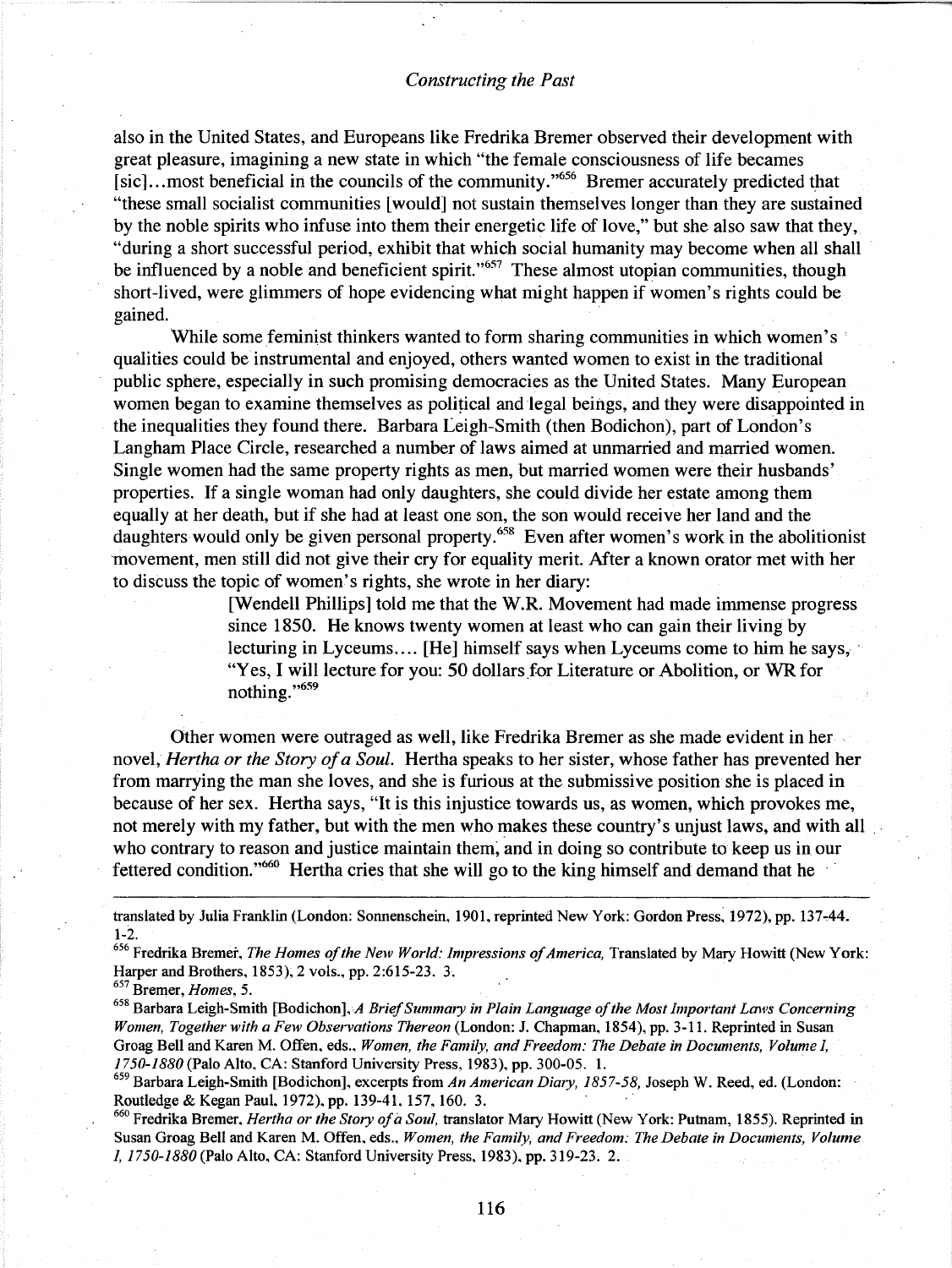change his laws which keep her from giving all of her service to God and His people.<sup>661</sup> Though perhaps the fictional Hertha did not make it to the king, real European women made real attempts to attain equality, and these attempts were not in vain, for soon, women in America, the democratic society with the most promise in granting women's rights, made their campaign a national affair;

In 1848, the Seneca Falls Convention was held in America, and a resolution was drawn to start, among other things, a campaign for national woman suffrage. All of the domestic, moral, social, and economic reforms argued so vehemently by British, French, and other European thinkers had manifested themselves'in a great new burst and form of feminist speech. Jeanne .Deroin and Pauline Roland, French feminists who were imprisoned for their political activism, wrote letters from their prison cells to Elizabeth Cady Stanton and Susan B. Anthony lauding their convention work and showing support and excitement for the American involvement in the international women's rights movement.<sup>662</sup> In a similar gesture of support, Harriet Taylor Mill summarized the resolutions of the 1851 Worchester Woman's Rights Convention and then gave her own opinions about the movement. She stated that anyone with some sense of political justice should see that women should not and could not be excluded from the "common rights of citizenship."663 She concluded her article with a statement to those who believed women's place was in the home:

> Many persons think they have sufficiently justified the restrictions on women's field of action, when they have said that the pursuits from which women are excluded are unfeminine; and that the proper sphere of women is not politics of publicity, but private and'domestic life .... We deny the right of any portion of the species to decide for another portion, or any individual for another individual, what is and what is not their "proper sphere." The proper sphere for all human beings is the largest and highest which they are able to attain to.<sup>664</sup>

Taylor Mill's future husband, John Stuart Mill, would have a similar view and would apply his training as a philosopher to make one of the finest and final arguments of the early European women's rights movement. Arguing in the domestic and the political realm in his 1869 work *The Subjection ofWomen,* Stuart Mill reiterated an argument which so many feminist thinkers had made before him; that "the moral regeneration of mankind will only really commence, when the most fundamental of the social relations is placed under the rule of equal justice, and when human beings learn to cultivate their strongest sympathy with an equal in rights and in cultivation."665 Coming full circle to Mary Wollstonecraft's original concerns with overall

<sup>665</sup> John Stuart Mill, excerpts from *The Subjection ojWomen* (New York: D. Appleton Co., 1869), pp. 48-52, 71-82, 177. Reprinted by Edward Alexander, ed., *The Subjection ojWol11en* (New Brunswick: N.l: Transaction Publishers, 2001), pp. 26-8, 41-43, and 92. 4.

<sup>661</sup> Ibid., 4.

<sup>662</sup> Jeanne Deroin and Pauline Roland, "Letter to the Convention of the Women of America," 15 June 1851, in Elizabeth Cady Stanton, Susan B. Anthony, and Matilda Joslyn Gage, eds. *History ofWoman Suffrage, Vol.* 1,1848- 1861 (New York: Fowler & Wells, 1881), pp. 234-37. Reprinted in Susan Groag Bell and Karen M. Offen, eds., *Women, the Family,* and *Freedom: The Debate in Documents, Volume I, 1750-1880* (Palo Alto, CA: Stanford University Press, 1983), pp. 287-290. 1.

<sup>&</sup>lt;sup>663</sup> Harriet Taylor Mill, excerpt from "Enfranchisement of Women," *Westminster Review* (July 1851): 295-96. Reprinted in AnnP. Robson and John M. Robson, eds., *Sexual Equality: Writings by John Stuart Mill, Harriet Taylor Mill, and Helen Taylor* (Toronto: University of Toronto Press, 1994), 178-203. 4. <sup>664</sup> Taylor Mill, "Enfranchisement," 6.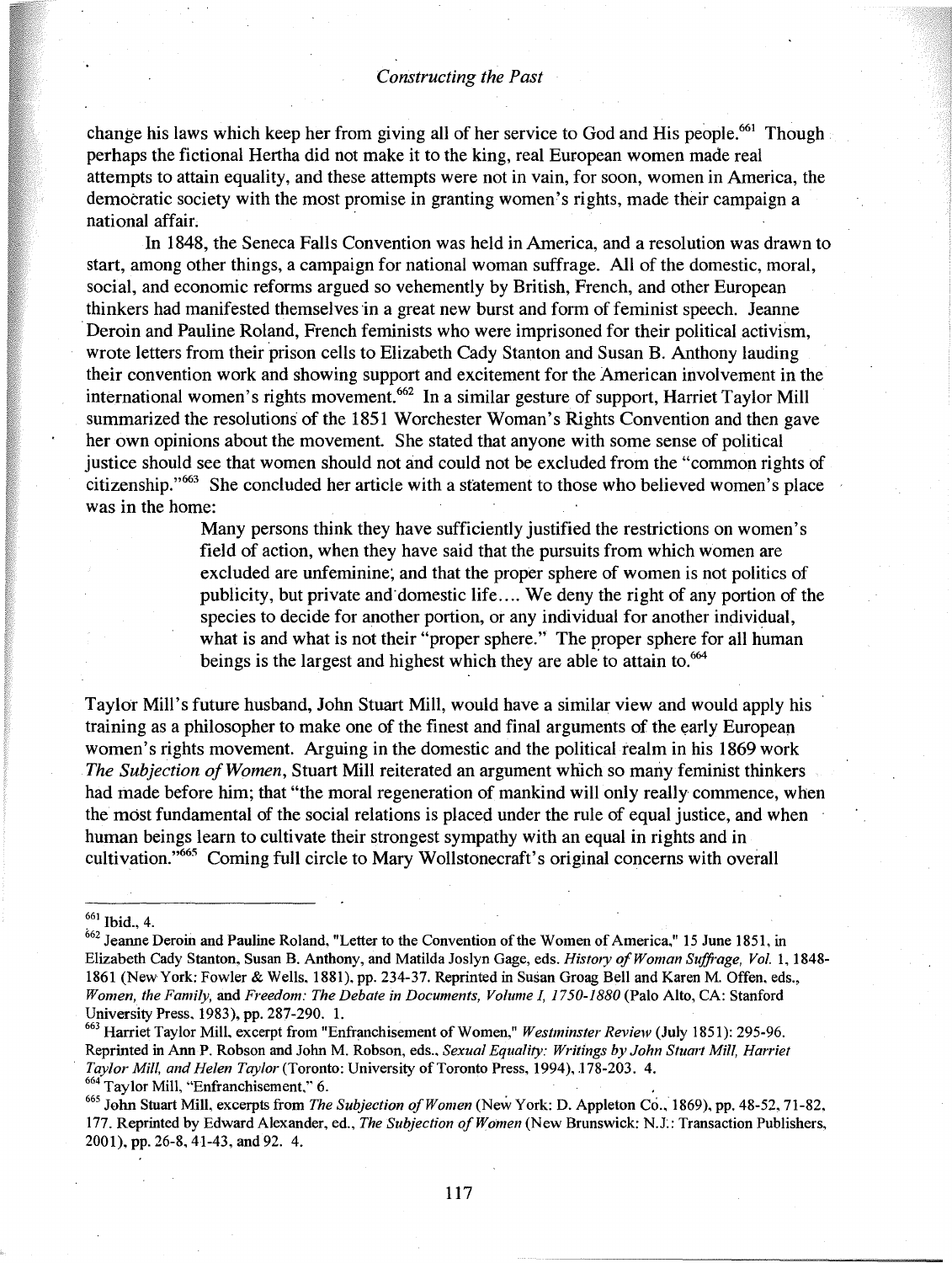**4**

equality for women, Stuart Mill proves that not only is the movement still going strong seventy years later, a man can have equally strong hopes for women's equality.

The European women's rights movement, beginning with Mary Wollstonecraft in 1792 and continuing through with John Stuart Mill in 1869, was a cornucopia of positions, perspectives, and arguments. Some thinkers sought women's rights to attain equality within marriage. Others sought women's rights for the ability to abolish marriage. Some thinkers believed women's maternal equalities made them perfect social reformers and argued for women's rights solely to give them that opportunity. Others believed women were people and that, regardless of their sphere, should have equality with men. Some thinkers kept their arguments in the domestic sphere, while others went beyond it into the realms of social reform, economic restructuring, and political equality. Despite their differences, all of the thinkers would probably agree that society could not truly progress until women had equality and that America, with its revolutionary foundations in democracy, was the perfect place for them to try to achieve those goals. It is also likely that the American women's rights movement could not have occurred without the widespread publication and travel of these European thinkers and their ideas. The European women's rights movement preceded an equally strong American women's right movement, but more importantly, it crafted an important tie between nations in exchanging ideas and support for women's rights and all social causes.

#### Bibliography

- Barmby, Catherine. "The Demand for the Emancipation of Woman, Politicall and Socially." *New Tractsfor the Times, or, Warmth, L,ight, and Foodfor the Masses* 1:3 (1843). 1-6. Reprinted in Marie Mulvey Roberts and Tamae Mizuta~ eds., *The Reformers: Socialist Feminism.* London: Routledge and Thoemmes Press, 1995. 1-6.
- Bremer, Fredrika. *Hertha or the Story ofa Soul.* Trans. Mary Howitt. New York: Putnam, 1855. Reprinted in Susan Groag Bell and Karen M. Offen, eds., *Women, the Family, and Freedom: The Debate in Documents, Volume 1,1750-1880.* Palo *Alto,* CA: Stanford University Press, 1983. 319-23.
- Bremer, Fredrika. *The Homes ofthe New World: Impressions ofAmerica.* Trans. Mary Howitt. New York: Harper and Brothers, 1853. 2 vols. 2:615-23.
- Deroin, Jeanne. "Mission de la Femme dans Ie Present et dans I'Avenir" (Woman's Mission in the Present and Future). *L'Opinion des Femmes* (28 January, 10 March, 10 April 1849). Translated by Karen M. Offen. Reprinted in Susan Groag Bell and Karen M. Offen, eds., *Women, the Family, and Freedom: The Debate in Documents, Volume I, 1750-1880.* Palo Alto, CA: Stanford UP, 1983.. 261-63. .
- Deroin, Jeanne and Pauline Roland. "Letter to the Convention of the Women of America." 15 June 1851, in Elizabeth Cady Stanton, Susan B. Anthony, and Matilda Joslyn Gage, eds.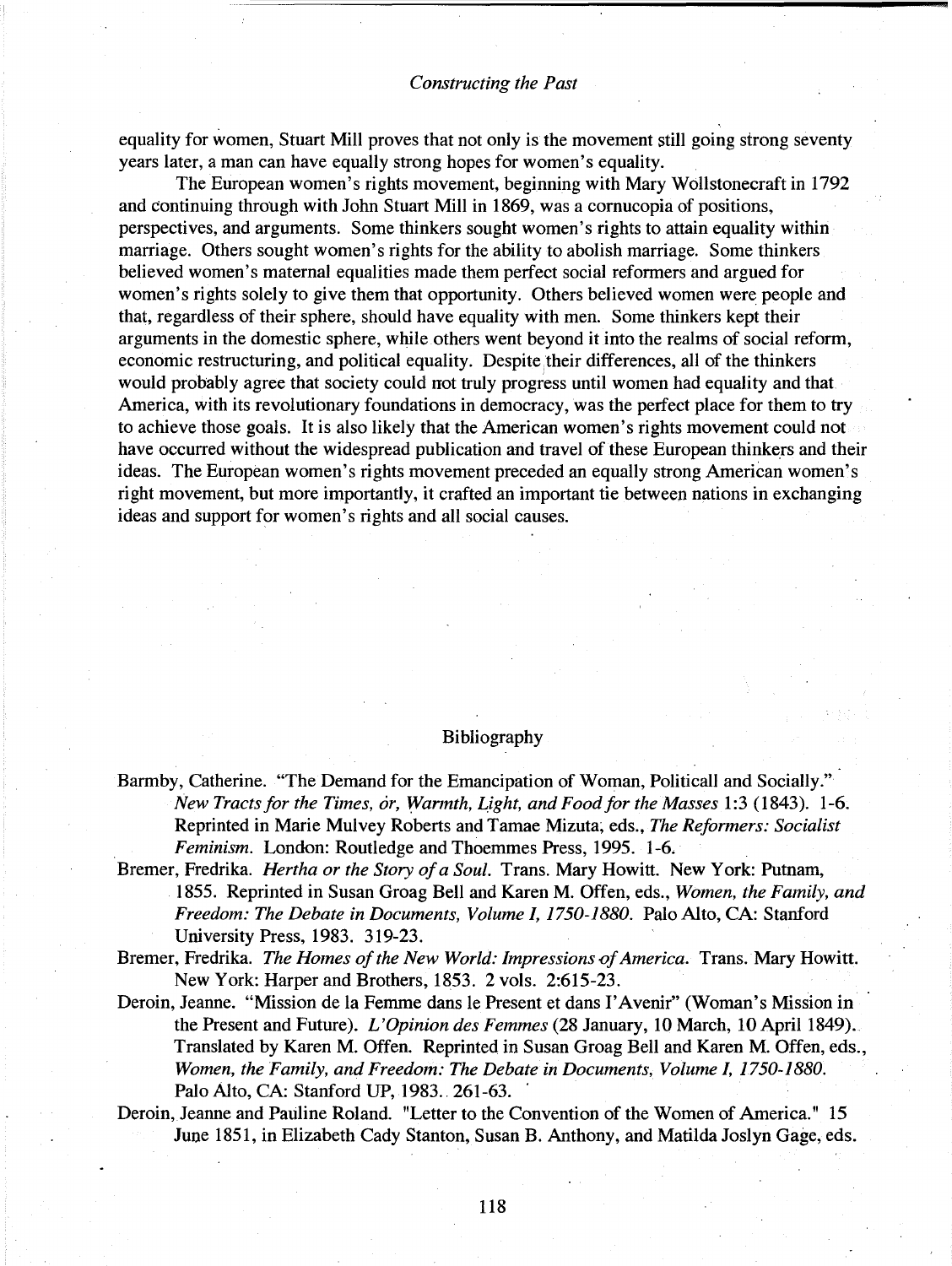*History ofWoman Suffrage, Vol.* 1, 1848-1861.. New York: Fowler & Wells, 1881. 234- 37. Reprinted in Susan Groag Bell and Karen M. Offen, eds., *Women, the Family,* and *Freedom: The Debate in Documents, Volume 1,1750-1880.* Palo Alto, CA: Stanford University Press, 1983. 287-290.

Fourier, Charles. "Degradation of Women in Civilization." *Theorie des Quatre Mouvements et des Destinees Generales (The Theory ofthe Four Movements and ofthe General Destinies).* 3d ed. (Originally published in 1808, this ed. 1841-1848). Republished in *Oeuvres Completes,* 1. Paris, 1966. 131-33, 145-50. Reprinted in Susan Groag Bell and Karen M. Offen, eds., Karen M. Offen, trans., *Women, the Family, and Freedom: The .Debate in Documents, Volume One, 1750-1880.* Palo Alto, CA: Stanford University Press, 1983. 40-41.

"Of the Vices of Civilization." *Theorie de* l'*Unite Universelle* (1822). Reprinted in *Selections from the Works of Fourier,* ed. Charles Gide and trans. Julia Franklin. London: Sonnenschein, 1901. Reprinted New York: Gordon Press, 1972. 89-90.

"The Phalanstery." Compiled from *Theorie des Quatre Mouvements* (1808), *Le Nouveau Monde Industriel et Sociitaire* (1829), *Theorie de l'Unite Universelle* (2nd ed., 1838), *La Fausse Industrie* (1835-36), and the *Manuscrits de Fourier* (1851). Reprinted in *Selections from the Works ofFourier,* ed. Charles Gide and trans. by Julia Franklin. London: Sonnenschein, 1901. Reprinted New York: Gordon Press, 1972. 137-44.

Hewitt, Nancy, Jaclyn Abruzzese, Allison Brayne, et al. "From Wollstonecraft to Mill: What British and European Ideas and Social Movements Influenced the Emergence of Feminism in the Atlantic World, 1792-1869?" Rutgers University: Spring 2002. 28 March 2005 <http://www.alexanderstreet6.com/wasm/wasmrestricted/DP44/intro.htm>.

Knight, Anne. "Au Pasteur Coquerel" (To Pastor Coquerel). Paris, 1848. Translated by Karen M. Offen. Reprinted in Susan Groag Bell and Karen M. Offen, eds., *Women, the Family, and Freedom: The Debate in Documents, Volume I, 1750-1880.* Palo Alto, CA: Stanford University Press, 1983. 250-51.

Leigh-Smith [Bodichon], Barbara. *A BriefSummary in Plain Language ofthe Most Important Laws Concerning Women, Together with a Few Observations Thereon.* London: J. Chapman, 1854. 3-11. Reprinted in Susan Groag Bell and Karen M. Offen, eds., *Women*, *the Family, and Freedom: The Debate in Documents, Volume 1,1750-1880.* Palo Alto, CA: Stanford University Press, 1983. 300-05.

Leigh-Smith [Bodichon], Barbara. Excerpts from An American Diary, 1857-58. Ed. Joseph W. Reed. London: Routledge & Kegan Paul, 1972. 139-41, 157, 160.

Martineau, Harriett. Excerpts from *The Martyr Age of the United States.* Boston: Weeks, Jordan, 1839. Reprinted in Deborah Anna Logan, ed., *Writings on Slavery and the American Civil War.* DeKalb, IL: Northern Illinois University Press, 2002. 44-80.

Stuart Mill, John. Excerpts from *The Subjection of Women*. New York: D. Appleton Co., 1869. 48-52, 71-82, 177. Reprinted by Edward Alex-ander, ed., *The Subjection ofWomen.* New Brunswick: N.J.: Transaction Publishers, 2001. 26-8, 41-43, 92.

- Taylor Mill~ Harriet. Excerpt from "Enfranchisement of Women." *Westminster Review* (July 1851): 295-96. Reprinted in Ann P. Robson and John M. Robson, eds., *Sexual Equality: Writings by John Stuart Mill, ,Harriet Taylor Mill, and Helen Taylor.* Toronto: University of Toronto Press, 1994. 178-203.
- Thompson, William and Anna Wheeler. Excerpt from *Appeal ofOne Half the Human Race, Women, Against the Pretensions of the Other Half, Men, To Retain Them in Political and*